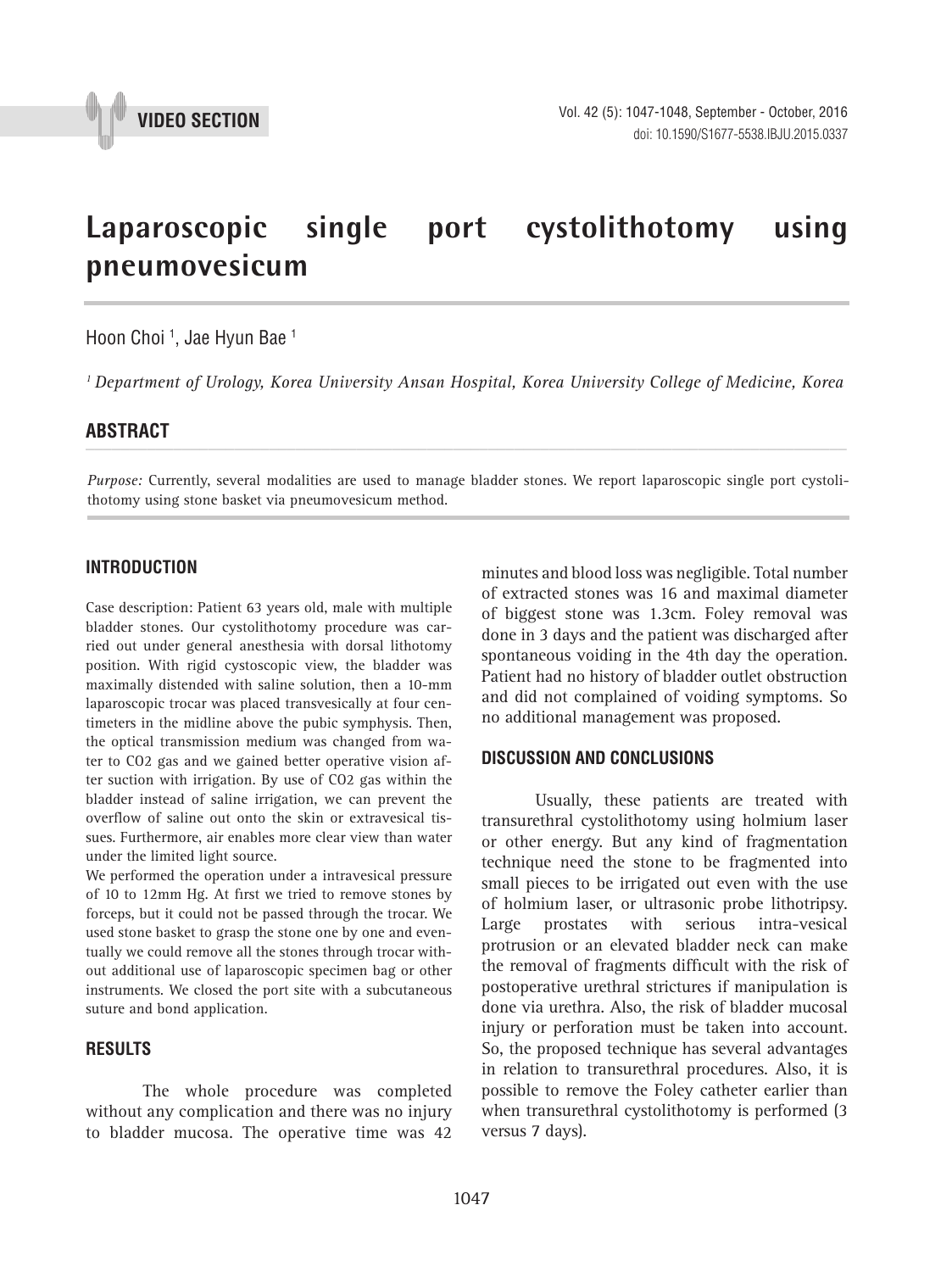Our procedure has some limitations. If stones are bigger than 15mm, our procedure may not be applied. Elbahnasy et al. were able to minimize this problem by using a self-retaining laparoscopic trocar (1). Others used an endo catch bag to capture the stones before lithotripsy. This made the procedure more efficient as fragments would be trapped into the bag during lithotripsy, so allowing for easy removal of bladder fragments from the bladder (2). And the bag provides a

barrier between the lithotripter and the bladder wall providing a protective layer, which minimizes trauma during the procedure. Extracorporeal pneumatic lithotripsy or Kelly forceps using bag could be applied too, in case of large stone if our technique is not available (3).

# **CONFLICT OF INTEREST**

None declared.

# **REFERENCES**

- 1. Elbahnasy AM, Farhat YA, Aboramadan AR, Taha MR. Percutaneous cystolithotripsy using self-retaining laparoscopic trocar for management of large bladder stones. J Endourol. 2010;24:2037-41.
- 2. Tan YK, Gupta DM, Weinberg A, Matteis AJ, Kotwal S, Gupta M. Minimally invasive percutaneous management of large bladder stones with a laparoscopic entrapment bag. J Endourol. 2014;28:61-4.
- 3. Hwang JS, Son JH, Jang SH, Lee JW, Cho DS, Lim CH, et al. The initial experience of pneumovesicoscopic bladder stone removal using a laparoscopic entrapment sac. Urology. 2014;84:1234-9.

**Correspondence address:** Jae Hyun Bae, MD Department of Urology Korea University Hospital, Korea University College of Medicine 123 Jeokgeum-ro, Danwon-gu Ansan, 425-707, Korea Fax: + 82-31-412-5194 E-mail: doc71377@naver.com

**\_\_\_\_\_\_\_\_\_\_\_\_\_\_\_\_\_\_\_\_\_\_\_\_**

# **ARTICLE INFO**

**Available at: www.intbrazjurol.com.br/video-section/Choi\_1047\_1048/**

**Int Braz J Urol. 2016; 42 (Video #11): 1047-8**

Submitted for publication: June 23, 2015

Accepted after revision: December 15, 2015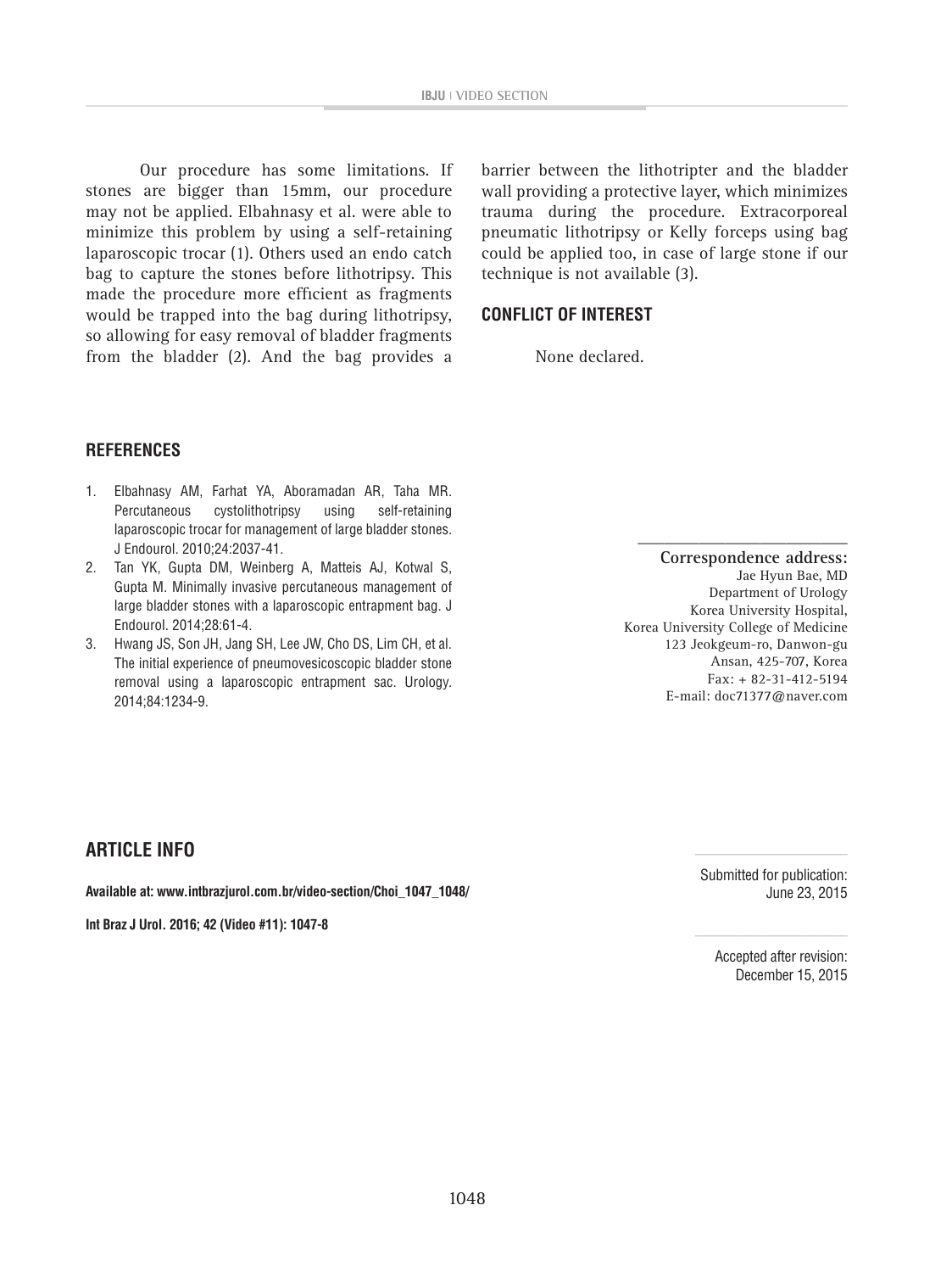## **Editorial Comment: Laparoscopic single port cystolithotomy using pneumovesicum**

# David J. Hernandez<sup>1</sup>

*1 Urologic Malignancies, Robotic Surgery, BPH* & *Urolithiasis, Tampa General Hospital, Florida, USA*

Bladder stones account for  $\sim$  5% of all urinary tract stones and are associated with bladder outlet obstruction, neurogenic or augmented bladders, infection or foreign bodies. Small bladder stones can be managed efficiently by transurethral methods and larger stones by open or laparoscopic approaches. However, the optimal management of multiple intermediate sized stones is controversial. Options include cystolithotomy (open or laparoscopic) and endoscopic cystolithotripsy either via a transurethral, percutaneous or combined approach using holmium:yttrium-aluminum-garnet (Ho:YAG) laser, ultrasonic or pneumatic cystolithotripsy (1,2). When bladder stone fragmentation is necessary, I prefer the Ho:YAG laser using either a cystoscope or nephroscope as it is safe, highly effective and enables stone fixation against the bladder wall. A recent randomized, prospective study found that Ho:YAG was more effective than pneumatic cystolithotripsy for treating bladder stones smaller than 1.5 cm (3). Another randomized study comparing the three endoscopic modalities (transurethral use of cystoscope or nephroscope and percutaneous cystolithotripsy) found the transurethral route using a nephroscope to be the most efficient modality (i.e. shorter operative time) with long-term urethral stricture rate similar to transurethral cystoscope technique, but all three techniques were equally efficacious in treating bladder stones 1-4 cm (4).

Choi and Bae (5) present here a modified percutaneous cystolithotomy by the use of pneumovesicum which has been previously used for bladder cuff excision during nephroureterectomy, ureteral reimplantation for vesicoureteral reflux, and simple prostatectomy. It appears to be a safe and efficient procedure with acceptable morbidity and may be a viable alternative to the aforementioned procedures. This approach should be reserved for selected cases with stones too large for transurethral removal but small enough to be readily extracted via a laparoscopic port.

## **References**

- 1. Darrad M, Collins M, Inglis J. Combined endoscopic approach for patients with multiple bladder stones. Ann R Coll Surg Engl. 2015;97:241-2.
- 2. Sofer M, Kaver I, Greenstein A et al. Refinements in treatment of large bladder calculi: simultaneous percutaneous suprapubic and transurethral cystolithotripsy. Urology. 2004;64:6514.
- 3. Gangkak G, Yadav SS, Tomar V et al. Pneumatic cystolithotripsy versus holmium:yag laser cystolithotripsy in the treatment of pediatric bladder stones: a prospective randomized study. Pediatr Surg Int. 2016; 32:609-14.
- 4. Bansal A, Kumar M, Sankhwar S et al. Prospective randomized comparison of three endoscopic modalities used in treatment of bladder stones. Urologia. 2016;83:87-92.

5. Choi H, Bae JH. Laparoscopic single port cystolithotomy using pneumovesicum. Int Braz J Urol. 2016 Sep 30;42. [Epub ahead of print].

*David J. Hernandez, MD Associate Professor of Urology Director, USF Urology Clinic South Urologic Malignancies, Robotic Surgery, BPH & Urolithiasis Chief of Urology, Tampa General Hospital 2 Tampa General Circle, STC 6th floor Tampa, FL 33606, USA Fax: +1 813 250-2279 E-mail: dhernan3@health.usf.edu*